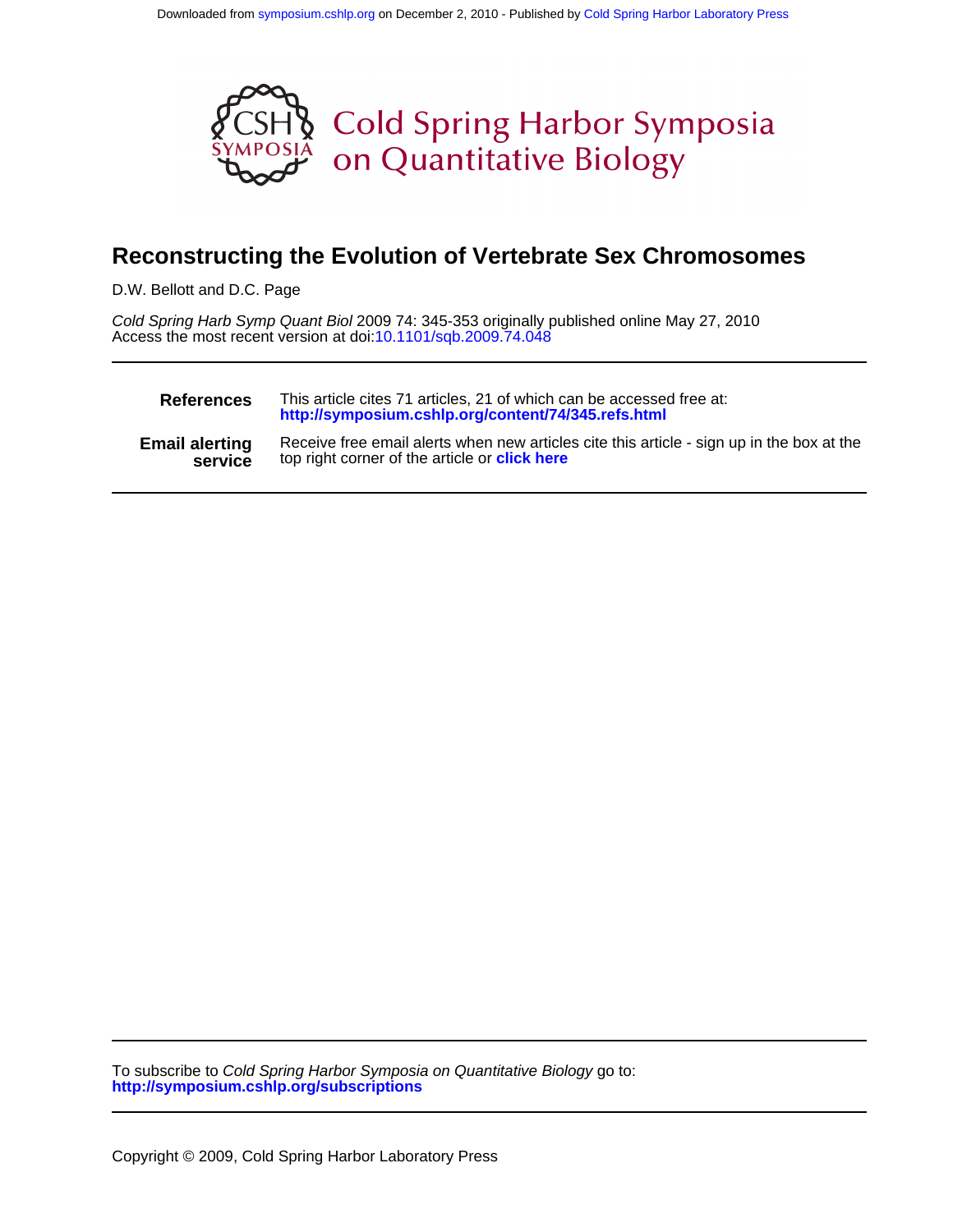# Reconstructing the Evolution of Vertebrate Sex Chromosomes

D.W. BELLOTT AND D.C. PAGE

*Howard Hughes Medical Institute, Whitehead Institute, and Department of Biology, Massachusetts Institute of Technology, Cambridge, Massachusetts 02142*

*Correspondence: dcpage@wi.mit.edu*

Sex chromosomes and their evolution have captivated researchers since their discovery. For more than 100 years, the dominant model of sex chromosome evolution has held that differentiated sex chromosomes, such as the X and Y chromosomes of mammals or the Z and W chromosomes of birds, evolved from ordinary autosomes, primarily through the degeneration of the sex-specific Y or W chromosome. At the same time, the sex chromosomes shared between sexes, the X and Z chromosomes, are expected to remain essentially untouched. This model was based on limited cytogenetic and genetic data. Only in the last decade, with the advent of genomics, has the complete sequence of any sex chromosome pair become available. Highquality finished sequences of the human and chimpanzee Y chromosomes, as well as the human X chromosome, have revealed sequence features unanticipated by the traditional model of sex chromosome evolution. Large, highly identical, tandem and inverted arrays of testis-expressed genes are major sources of innovation in gene content on sex-specific chromosomes as well as sex-shared chromosomes. Accounting for the emergence of these ampliconic structures presents a challenge for future studies of sex chromosome evolution.

Since the discovery of sex chromosomes, researchers have sought to explain the evolutionary forces that could produce a pair of chromosomes that differed between the sexes. During the 20th century, the fields of classical genetics, evolutionary and population genetics, and cytology converged on a single explanation for the evolution of heteromorphic sex chromosomes: Sex chromosomes evolved from autosomes primarily through the degeneration of the sex-specific Y or W chromosome, whereas the X or Z chromosome faithfully preserved the gene content of the ancestral autosome pair. X and Z chromosomes were museums; Y and W chromosomes were ruins, destined to be lost to the sands of time.

In the last 10 years, genomics has revolutionized the study of evolution. Evolution changes the sequence of DNA molecules, and comparing DNA sequences allows us to reconstruct evolutionary events from the past. The availability of DNA sequences from multiple vertebrates has confirmed that the process of sex chromosome evolution envisioned by theorists has played out multiple times in the evolution of vertebrate sex chromosomes. However, complete high-quality sequences of sex chromosomes have led to discoveries that were unanticipated by existing theory. Sex-specific chromosomes are not doomed to decay, but selection can act to preserve their gene content over long timescales. Amplicons, massive and highly identical arrays of duplicated genes, are sources of innovation in gene content on sex-specific as well as sex-shared chromosomes. These arrays consist of genes expressed exclusively or predominantly in the testis.

The unexpected results of genomic analyses have challenged long-standing assumptions about the evolution of sex chromosomes. It is now clear that sex chromosomes are subject to constant remodeling; they resemble Theseus' ship rather than museums or ruins. The dramatic nature of innovation in gene content on sex chromosomes presents major theoretical challenges for the field of sex chromosome evolution. What selective forces can generate ampliconic structures? What is the relationship between ampliconic genes and male reproduction? As more sex chromosome sequences become available, including those of multiple mammals as well as the Z and W chromosomes of birds, they will enhance our ability to address these questions.

#### **THEORETICAL MODELS OF SEX CHROMOSOME EVOLUTION**

The study of sex chromosome evolution shares its origin with that of genetics, in Thomas Hunt Morgan's fly room at Columbia University. In 1913, Alfred Sturtevant produced the first genetic map, consisting of six sexlinked genes (Sturtevant 1913). The following year, his colleague, Calvin Bridges, combined Sturtevant's linear map of sex-linked genes with his own work on nondisjunction of sex chromosomes to demonstrate that Sturtevant's map was that of the X chromosome, and the chromosomes were the material of heredity (Bridges 1914). This suggested that sex chromosomes were not merely a sign, but instead the root cause of sexual dimorphism. The following year, a third member of Morgan's lab, Hermann Muller, established the linkage of a gene with the fourth chromosome, the smallest *Drosophila* autosome (Muller 1914). With Muller's publication, all *Drosophila* chromosomes, with the exception of the Y chromosome, had at least one known gene. This fact troubled Muller, who explained it with the first theory of sex chromosome evolution: The X and Y chromosomes evolved from an ordinary pair of autosomes, but the Y chromosome, unable to recombine in males, had accumulated deleterious mutations, eliminating all of its genes.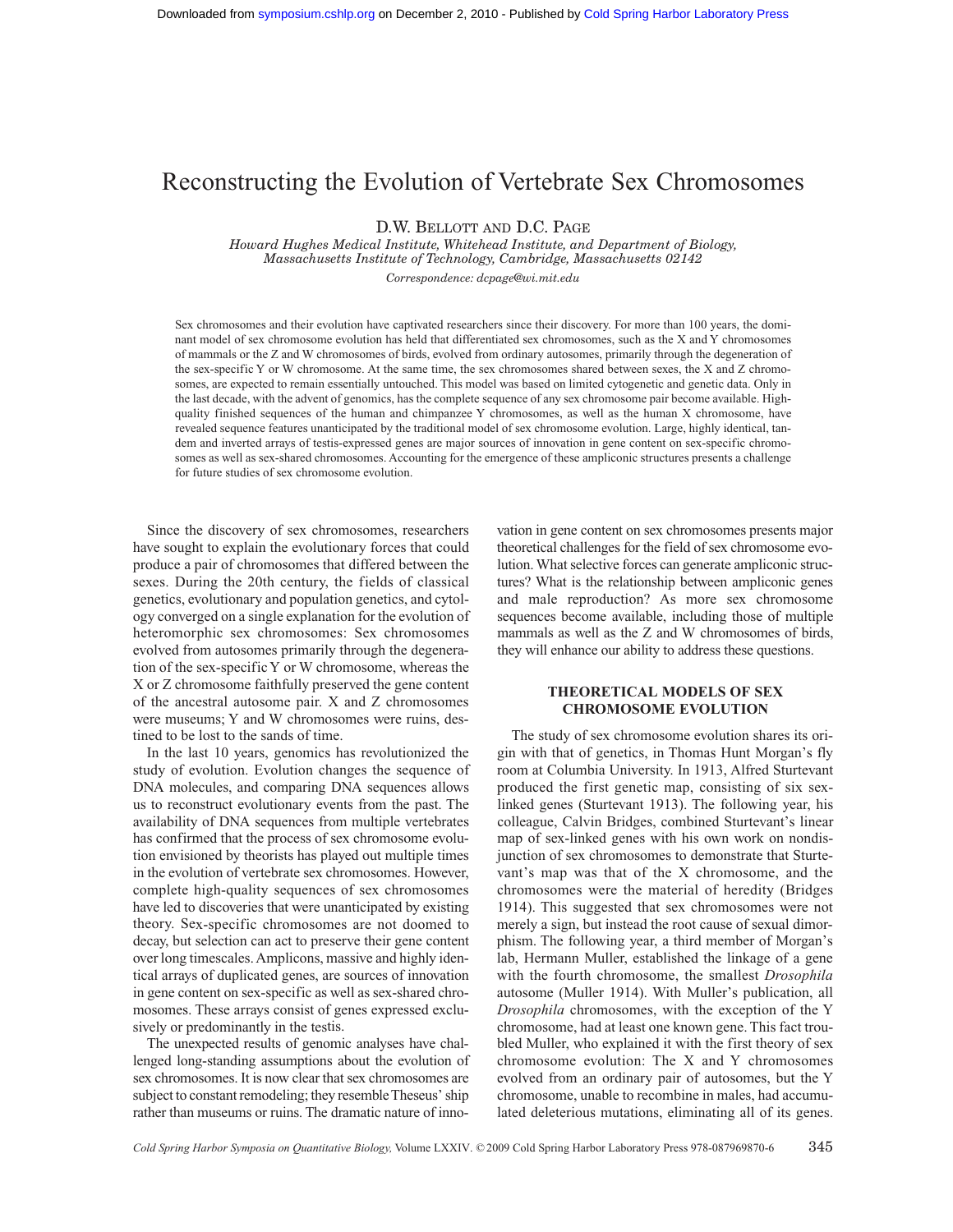This simple theory, that heteromorphic sex chromosomes evolve from autosomes through the decay of the sex-specific chromosome, has been fundamental to the study of sex chromosome evolution for nearly 100 years.

Muller's theory that heteromorphic sex chromosomes were the result of degradation of the sex-specific chromosome was corroborated by the lack of credible Y-linked phenotypes in humans. As was the case in *Drosophila*, the first traits mapped to a human chromosome were mapped to the X chromosome (Morgan 1911a,b; Wilson 1911). By the middle of the century, X-linked inheritance had been reported for dozens of traits, whereas only a handful of traits had been mapped to the Y chromosome (Stern 1957; McKusick 1962). In 1957, Curt Stern, another former student of Morgan's and the President of the American Society of Human Genetics, addressed the society's annual meeting (Stern 1957). Stern used his address to systematically debunk every reported case of Y linkage in humans. Stern noted that no Y-linked trait had been discovered in experimental mammals, but he cautioned investigators not to give up the search for Y-linked traits. Two years later, it was discovered that the human and mouse Y chromosomes contained the male sex-determining gene (Ford et al. 1959; Jacobs and Strong 1959; Welshons and Russell 1959), but the reputation of the Y chromosome had been irreparably damaged. Apart from sex determination, geneticists viewed the sex-specific Y chromosome as a "dud" (McKusick 1962).

Not only was the idea of the sex-specific chromosome as a degenerate autosome in accord with the genetic data from flies and mammals, but it could also account for the diverse sex-determining mechanisms of vertebrates. Many vertebrate species have no sex chromosomes; in these species, sex is determined by an environmental cue such as temperature. Some species have homomorphic sex chromosomes. Homomorphic sex chromosomes are not cytologically distinguishable, but they can be revealed by experiments with artificially sex-reversed animals. Heteromorphic sex chromosomes of the type seen in *Drosophila* predominate in three vertebrate lineages: mammals, birds, and snakes. Susumu Ohno (1967) argued that these three states—the absence of sex chromosomes, homomorphic sex chromosomes, and heteromorphic sex chromosomes—represented a continuum that revealed the evolutionary trajectory of the heteromorphic vertebrate sex chromosomes. Ohno conjectured that the common ancestor of vertebrates possessed no sex chromosomes, but in some lineages, a mutation had arisen that caused an ordinary pair of autosomes to behave as homomorphic sex chromosomes, and after this event, the sex-specific chromosome decayed, producing heteromorphic sex chromosomes like those of mammals, birds, and snakes.

Ohno also modified Muller's theory to account for differences in recombination between *Drosophila* and vertebrates. Muller's theory relied on the absence of crossing-over between homologous chromosomes in *Drosophila* males to automatically isolate any Y chromosome from crossing-over, but because recombination occurs in both sexes in vertebrates, the sex-specific chromosomes of vertebrates would not spontaneously begin to

degenerate. After the emergence of a new sex-determining gene in a vertebrate, a second event is required to suppress crossing-over. Ohno proposed that a pericentric inversion on the sex-specific chromosome that encompassed the region of the sex-determining gene could suppress crossing-over between sex chromosomes in the heterogametic sex (Ohno 1967). If crossing-over occurs within the boundaries of a pericentric inversion, the recombinant chromosomes will be duplicated in part of the inversion and deficient in the other; if essential genes fall within the boundaries of the inversion, recombinant progeny will die and only those whose sex chromosomes did not recombine will survive. Once the sexspecific Y or W chromosome was isolated, it would begin to diverge from the shared X or Z chromosome by losing its gene content as Muller had predicted.

As the study of population genetics emerged, it became clear that Muller's explanation for the degeneration of the sex-specific chromosome was inadequate. Inspired by his work on chromosomes carrying balanced lethal mutations, Muller initially proposed that a lack of crossing-over was sufficient to lead to genetic decay. Each chromosome in a pair carrying balanced lethal mutations exists only in the heterozygous state; recessive mutations on one chromosome are not exposed to selection as long as the other chromosome maintains the ancestral allele. Thus, both chromosomes can accumulate complementary recessive mutations. Muller believed that Y and W chromosomes, held in a heterozygous state by linkage to the sex-determining locus, would be sheltered from selection by their partner, whereas X and Z chromosomes would be exposed to selection against recessive mutations in the homogametic sex (Muller 1918). Fisher demonstrated that this explanation could not account for the degeneration of the sex-specific chromosome, because mutation must affect incipient sex chromosomes equally (Fisher 1935). If an Xlinked or Z-linked gene suffered a loss of function, the result would be selection against a parallel loss of function in the Y-linked or W-linked counterpart. Fisher showed that for an infinite population, degeneration of the type Muller described could only occur if the mutation rate was much higher on the sex-specific chromosome than in the rest of the genome. In light of this difficulty, it was necessary to modify Muller's theory to explain why only the sex-specific chromosome was subject to degeneration.

Although Muller's initial explanation for the degeneration of the sex-specific chromosome proved to be inadequate, population genetic theories designed to explain the benefits of sex and recombination became the source of alternative models that could account for the degeneration of a nonrecombining chromosome. Muller proposed that genetic drift could account for the degeneration of nonrecombining chromosomes through a mechanism that is now known as "Muller's ratchet" (Muller 1964; Felsenstein 1974). Muller's ratchet is the idea that, in the absence of crossing-over, a population cannot generate chromosomes with a smaller mutational load than those that currently exist within the population. If the least-mutated class of chromosomes is lost to drift, it is replaced by one that carries more mutations, and the "ratchet" has clicked irreversibly toward the decay of the nonrecombining chromosome.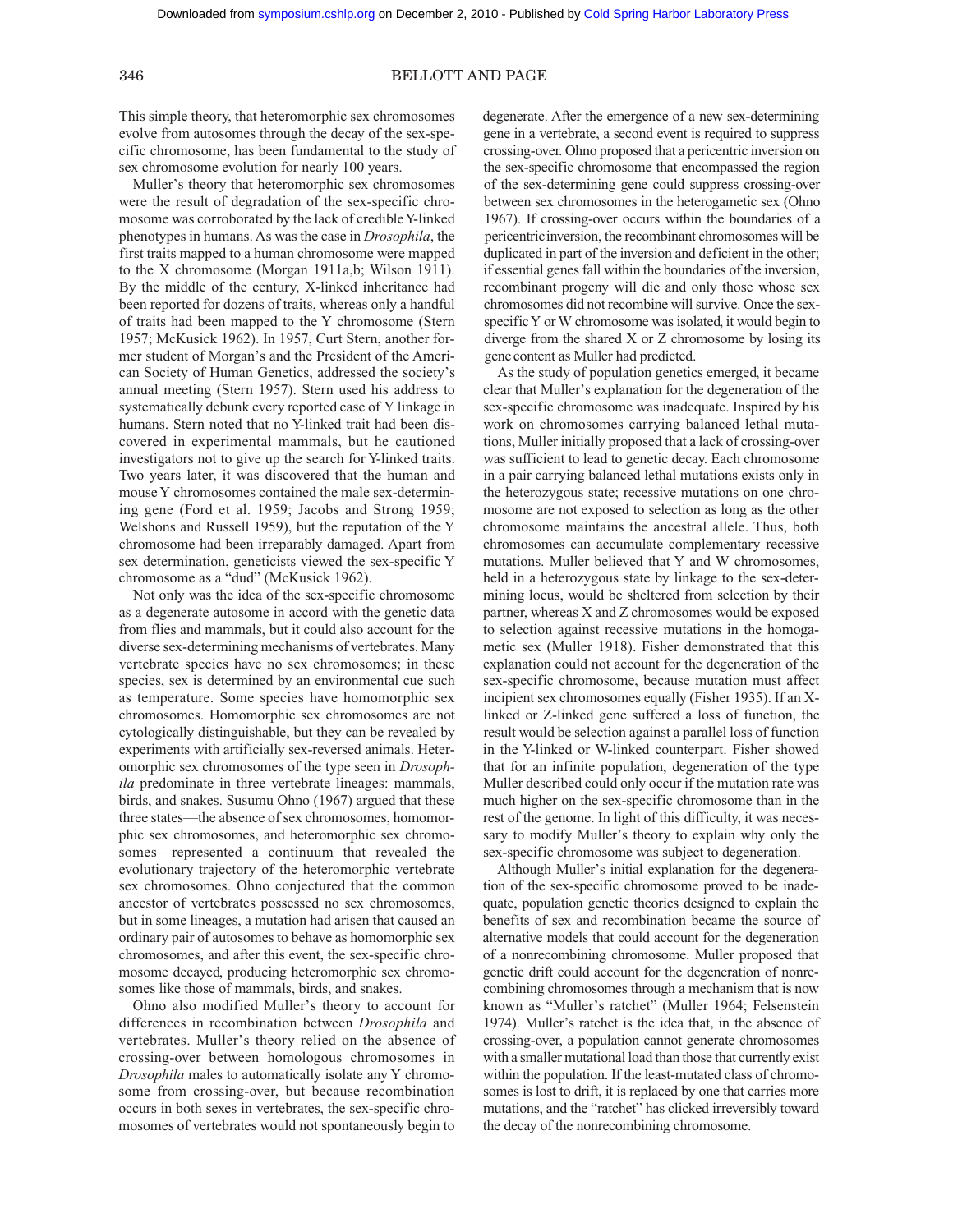Alternative models of degeneration rely on the absolute linkage between all of the sites on a nonrecombining chromosome. Selection at one site interferes with selection at linked sites, preventing the efficient elimination of deleterious mutations and slowing the spread of beneficial mutations (Felsenstein 1974). Strongly beneficial mutations can sweep through a population, dragging many weakly deleterious mutations along with them (genetic hitchhiking) (Maynard Smith and Haigh 1974; Rice 1987); chromosomes with strongly deleterious alleles will be lost from the population before they can spread, increasing the chances that weakly deleterious alleles will become fixed by drift (background selection) (Charlesworth et al. 1993; Charlesworth 1994). Both of these models predict reductions in the effective population size of a nonrecombining chromosome, increasing the effects of genetic drift (Charlesworth 1978). Thus, both genetic hitchhiking and background selection should act synergistically with Muller's ratchet to hasten the degeneration of a nonrecombining chromosome (Charlesworth 1978; Bachtrog 2008).

Theoretical models of sex chromosome evolution based on population genetics implicitly assumed that the sexshared X and Z chromosomes were unchanging; Ohno (1967) codified this as an explicit prediction. Ohno predicted that the X and Z chromosomes should preserve the gene content of the ancestral autosome pair from which they evolved. As a corollary, the sex chromosomes of species that share a common origin are expected to share the same ancestral gene content. This concept is now most familiar as "Ohno's Law," i.e., genes that are X linked in one mammal should be X linked in all others, but Ohno applied his predictions equally to the Z chromosomes of birds and snakes. Ohno and other investigators reasoned that the degeneration of the sex-specific chromosome would result in the evolution of dosage compensation on the sex chromosome shared between the sexes (Ohno 1967; Charlesworth 1978; Jegalian and Page 1998). Once genes were lost from the sex-specific chromosome, the heterogametic sex would only have half of the original dose of X-linked genes (Ohno 1967; Charlesworth 1978; Jegalian and Page 1998). A system of dosage compensation would evolve to provide males with the correct expression level for X-linked genes (Ohno 1967; Charlesworth 1978; Jegalian and Page 1998). Ohno argued that autosomal genes could not be added to the X chromosome because they would be expressed at too low a level in males, and Xlinked genes could not move to autosomes because they were dependent on the dosage compensation mechanism for proper expression (Ohno 1967). Thus, although Y and W chromosomes were subject to drastic changes in gene content, X and Z chromosomes were locked into stably retaining their ancestral genes.

# **EVOLUTIONARY STRATA: RECONSTRUCTING THE DEGENERATION OF SEX-SPECIFIC CHROMOSOMES**

As DNA sequences from vertebrate sex chromosomes became available, researchers interpreted them in the context of the theories built on Muller's ideas. Pairing and crossing-over between the human X and Y chromosomes at meiosis implied that some vestige of the original autosomal homology between them remained (Solari and Tres 1970; Rasmussen and Holm 1978). This suspicion was confirmed by the discovery of pseudoautosomal genes on the mammalian X and Y chromosomes (Cooke et al. 1985; Simmler et al. 1985; Goodfellow et al. 1986). The first sequence map of the Y chromosome showed that even outside of the pseudoautosomal region, the human X and Y chromosomes carried homologous genes (Foote et al. 1992; Vollrath et al. 1992). The sequence of these Y-linked genes, when compared to the sequence of their X-linked homologs, revealed a pattern that suggested a pathway for X-Y evolution (Lahn and Page 1999b). Nucleotide divergence between X-linked and Y-linked gene copies was strongly correlated with the position of the X-linked gene copy, such that X-Y pairs formed several groups of increasing divergence from the short arm to the long arm of the X chromosome. Bruce Lahn likened the surviving gene pairs to fossils preserved in layers of stone from different periods in the past, and he christened these groups "evolutionary strata." Each stratum contains genes isolated from recombination by the same event; thus, the genes share similar levels of divergence. Lahn postulated at least four inversion events on the Y chromosome to account for his observations, in accordance with Ohno's prediction that inversion events would initiate Y-chromosome divergence and that the X chromosome would remain untouched.

Subsequent work on the human X chromosome and the chicken Z and W chromosomes provided further evidence for the degeneration of the sex-specific chromosome. The finished sequence of the human X chromosome was presented as a foil for the Y chromosome, revealing further details of Y-chromosome degeneration (Ross et al. 2005). Ross and colleagues confirmed the existence of the strata identified by Lahn and identified an additional, more recent stratum. As was the case for the X and Y chromosomes of mammals, the first sequence data from the chicken sex chromosomes showed that the Z and W chromosomes shared genes, suggesting that they too had evolved from a homologous pair of autosomes (Fridolfsson et al. 1998). As more W-linked genes were identified, Handley et al. (2004) compared them to their Zlinked homologs and identified strata. The sex-specific Y and W chromosomes evolved from autosomes along the same pathway of progressive isolation from recombination followed by degeneration.

# **CONSERVATION, RECOMBINATION, AND INNOVATION ON THE Y CHROMOSOME**

The finished sequence of the human Y chromosome, published almost 90 years after Muller's original paper anticipating the degeneration of the nonrecombining sex chromosome, represented the first sequence of any sexspecific chromosome (Skaletsky et al. 2003). The human Y-chromosome sequence was assembled from individual BAC (bacterial artificial chromosome) clones from a single man's Y chromosome, allowing a greater degree of completeness in repetitive regions than had been achieved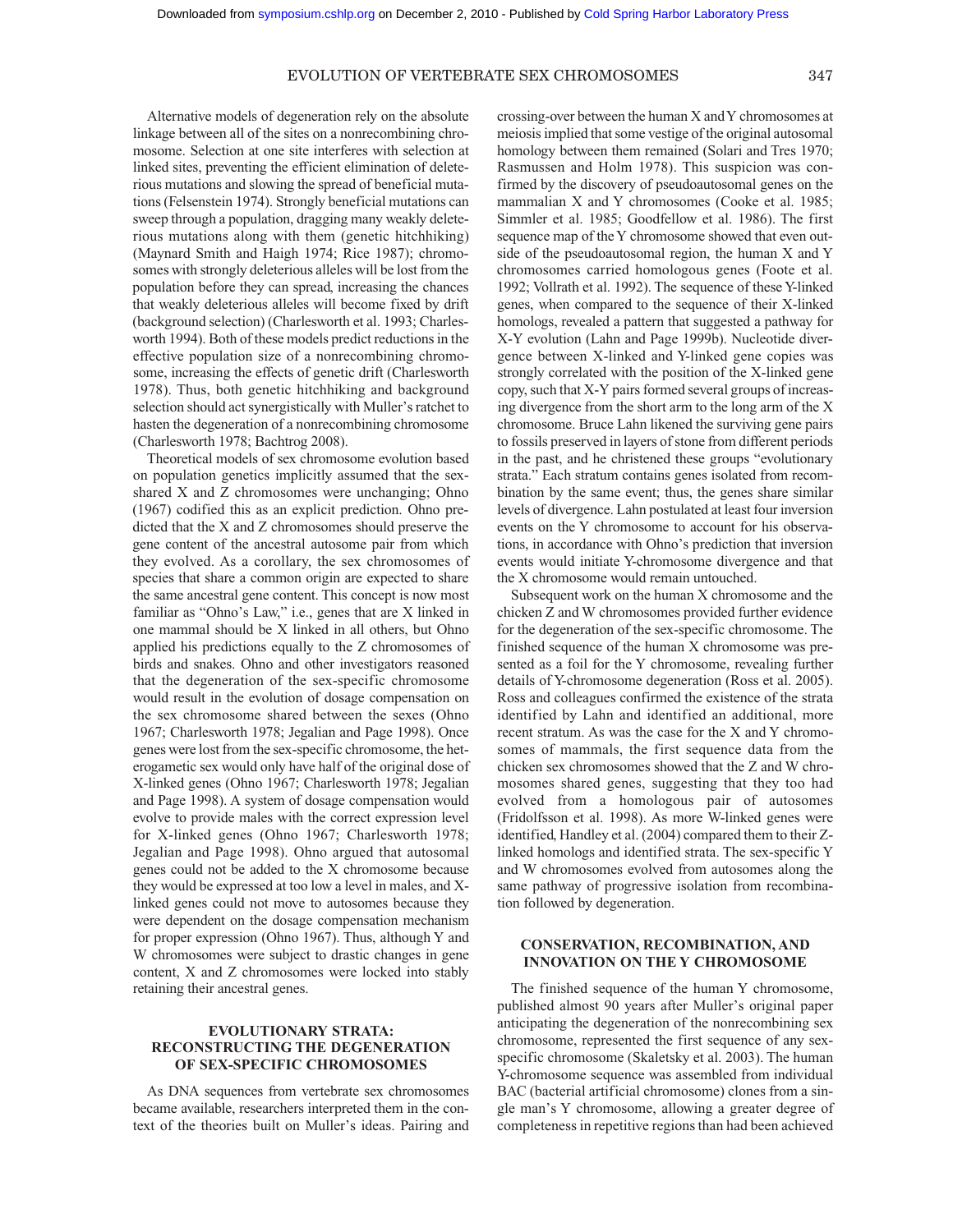for other human chromosomes (Skaletsky et al. 2003). This effort enabled genomic comparisons that could, for the first time, rigorously test theoretical predictions of the course of sex chromosome evolution. Although it was clear that the human X and Y chromosomes had evolved from autosomes, unanticipated findings called into question some of the core assumptions of sex chromosome evolutionary theory. The human Y chromosome appeared to be a mosaic of different sequence classes that had different evolutionary trajectories (Skaletsky et al. 2003). The divergence evident in X-degenerate sequences had defined the evolutionary strata, but subsequent work would show that selection was more effective at preserving the surviving genes from degeneration than had been anticipated. The Y chromosome also gained genes in Xtransposed and ampliconic sequences; these sequences demonstrated that Y chromosomes evolved not only by degeneration, but also by growth and elaboration.

Nearly half of the human Y chromosome is composed of X-degenerate sequences that contain genes that have survived the stepwise process of Y degeneration from the ancestral autosome pair that gave rise to the X and Y chromosomes (Skaletsky et al. 2003). The X-degenerate portion of the Y chromosome has unquestionably lost most genes that were present on the ancestral autosome pair; only 16 single-copy genes have survived out of the hundreds that are inferred to have been present on the ancestor of the X and Y chromosomes (Skaletsky et al. 2003). This has led to prominent claims that the Y chromosome is decaying at such a rapid pace that it will be devoid of genes in 10 million years (Aitken and Graves 2002). However, there is abundant evidence that the Y chromosome will not "self-destruct" any time soon. Rozen et al. (2009) examined variation in these surviving genes across a panel of 105 men representing worldwide Y-chromosome diversity. They discovered that there is remarkably little variation in X-degenerate proteincoding sequences; on average, two randomly chosen Y chromosomes differ by only a single-amino-acid change (Rozen et al. 2009). They found that both nucleotide diversity and the proportion of variant sites are higher for silent substitutions than for substitutions that would lead to amino acid changes, implying that natural selection has operated effectively to preserve the coding sequences of the Xdegenerate genes during human history (Rozen et al. 2009). Nonrecombining sequences can be stable over even longer timescales. Hughes et al. (2005) systematically compared the human X-degenerate genes to those of the chimpanzee. They found that the human Y has preserved all X-degenerate genes that were present in the common ancestor of humans and chimps. Thus, the X-degenerate sequences of the human Y chromosome have been stable for at least the past 6 million years.

The sequence of the human Y chromosome showed not only that the human Y has avoided destruction, but that it is also undergoing growth and innovation in gene content. The rest of the human Y chromosome is composed of two sequence classes, X-transposed and ampliconic, many of whose genes have been added to the Y chromosome since it began to diverge from the X (Skaletsky et al. 2003). After the divergence of humans and chimpanzees, a transposition event restored a block of two-single-copy X-transposed genes to the human Y chromosome (Skaletsky et al. 2003). Ampliconic sequences form highly identical (>99.9% nucleotide identity) tandem arrays and inverted repeats that could only be resolved by BAC-based finishing strategies. The largest was a nearly perfect palindrome almost 3 Mb across (Kuroda-Kawaguchi et al. 2001; Skaletsky et al. 2003). The ampliconic portion of the Y chromosome contains nine multicopy gene families, totaling ~60 transcription units (Skaletsky et al. 2003). Two gene families are survivors of Y-chromosome decay that have become amplified, whereas others appear to have moved to the Y chromosome from autosomes (Saxena et al. 1996; Lahn and Page 1999a; Skaletsky et al. 2003). All of these genes are expressed in the testis (Skaletsky et al. 2003), and deletions in these sequences are the most common known genetic cause of spermatogenic failure in humans (Kuroda-Kawaguchi et al. 2001; Repping et al. 2002, 2003). Muller's theory did not predict the existence of this crucial part of the Y chromosome.

Further characterization of mammalian Y chromosomes demonstrated that ampliconic sequences represent a major exception to Muller's theory. The high nucleotide identity between the genes in palindromes on the human Y chromosome could be interpreted as evidence that the ampliconic sequences evolved relatively recently in human evolution, within the last 100,000 years. However, Rozen et al. (2003) used comparative sequencing in great apes to show that at least six of the eight human Y-chromosome palindromes predate the divergence of chimpanzees and humans more than 6 million years ago. To explain this result, they hypothesized that the arms of these palindromes must engage in gene conversion, driving the paired arms to evolve in concert. They confirmed this by surveying the diversity of human Y chromosomes to capture instances of gene conversion within the human lineage (Rozen et al. 2003). Muller and other investigators had assumed that the Y chromosome could not engage in recombination and would inevitably decay, but gene conversion allows for productive recombination between palindrome arms as though they were two alleles on homologous autosomes (Rozen et al. 2003; Skaletsky et al. 2003). This has allowed the ampliconic genes of the Y chromosomes to survive and expand during primate evolution while many single-copy genes have decayed.

Not only are ampliconic regions capable of recombination, but this recombination results in the continual remodeling of Y-chromosome sequence. Because ampliconic regions are, by definition, highly identical sequences in tandem or inverted repeats, they are prone to rearrangements that lead to variations in copy number as well as inversions. Repping et al. (2006) surveyed a panel of diverse Y chromosomes and observed extensive structural variation among human Y chromosomes. Using the phylogentic tree of human Y chromosomes, they were able to place a lower bound on the rate of rearrangements; most rearrangements occur on the order of 10–4 events per father-to-son transmission (Repping et al. 2006). This high rate of rearrangement causes the structure of ampliconic sequences to evolve much more rapidly than X-degenerate sequences. Hughes et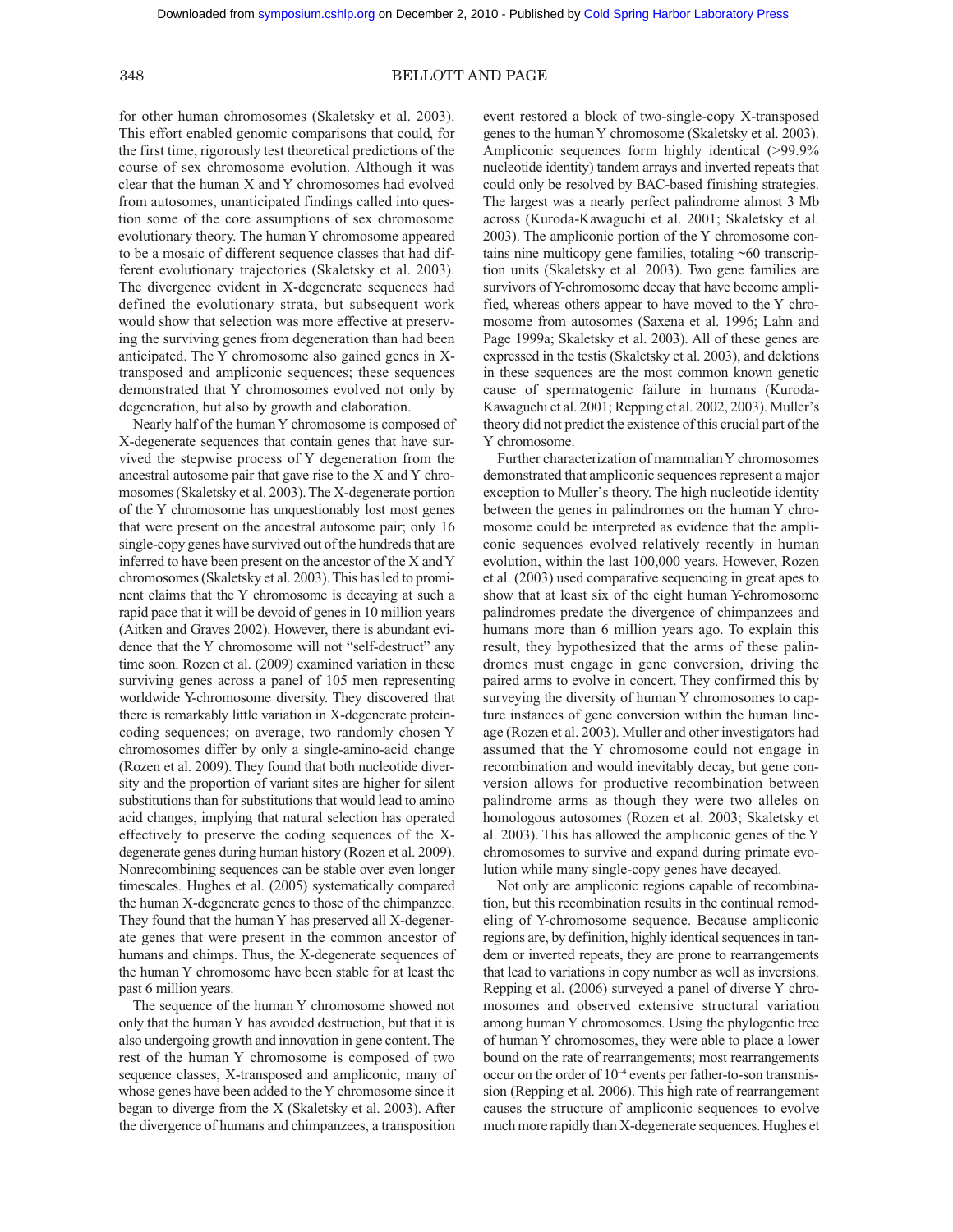al. (2010) found that although all ampliconic gene families are conserved between humans and chimpanzees, the chimpanzee ampliconic sequences have experienced many more rearrangements than the X-degenerate sequences, producing a completely different structure. Unlike the X-degenerate regions of the Y, the ampliconic regions are a source of continual growth and change.

# **INNOVATION ON THE X CHROMOSOME**

Although the finished sequence of the human Y chromosome led to discoveries that challenged the traditional model of the Y chromosome as a rotting autosome by showing growth and change on the Y chromosome, it also reinforced the view of the X chromosome as unchanging. Muller's theory predicts that the decay of genes on Y and W chromosomes constrains X and Z chromosomes to stably maintain the gene content of the autosomes from which they evolved. In formulating Ohno's Law, Ohno (1967) reasoned that an elaborate chromosome-wide mechanism of dosage compensation would also stabilize the gene content of X and Z chromosomes, because genes that translocated to or from an X or Z chromosome would become misregulated. As a result, most genomic studies have treated the X chromosome as a control to show the dramatic changes on the Y chromosome, leaving the question of changes in X-chromosome gene content unexamined. Only comparisons among X chromosomes or between X chromosomes and the autosomes of other species can test whether the gene content of the X chromosome has changed through the course of X-chromosome evolution.

Initial comparisons of X and Z chromosomes among species have generally supported Muller and Ohno's predictions of conservation. Comparative mapping experiments have repeatedly shown that the genes of the X chromosome are well conserved among placental mammals (O'Brien et al. 1993; Carver and Stubbs 1997; Chowdhary et al. 1998; Ross et al. 2005). Although mammalian X chromosomes have experienced a number of rearrangements, particularly in the rodent lineage, over the course of mammalian evolution, they have sustained fewer interchromosomal translocations than mammalian autosomes (Carver and Stubbs 1997). Outside of mammals, comparative mapping of Z-linked genes in birds by FISH (fluorescence in situ hydridization) has indicated that the Z chromosome is conserved among avian species (Nanda et al. 2008). Similar results have been reported in comparisons of several snake species (Matsubara et al. 2006). Because comparative mapping experiments are designed to locate the orthologs of the genes from one species on the chromosomes of another, the results of these experiments are biased toward finding conservation rather than novelty.

In line with the predictions of Ohno's Law, PARs (pseudoautosomal regions) have not been as well conserved as the rest of the X chromosome. Several genes in the mammalian pseudoautosomal region have moved from the PAR to autosomes in mice (Palmer et al. 1995; Carver and Stubbs 1997). Wilcox et al. (1996) examined the locations of human X-linked genes in marsupials and monotremes. They discovered that the genes composing the short arm of the human X were present on the autosomes of monotremes and marsupials (Wilcox et al. 1996). This gene traffic to and from the mammalian X chromosome seems like a violation of Ohno's Law, but it is actually in accord with Ohno's predictions. The region added to the X in eutherian mammals falls into the three most recent strata of the human sex chromosomes; when it translocated to the ancestral eutherian X chromosome, it was added to the PAR and shared with the Y chromosome. Because PARs still participate in crossing-over, Y-linked gene copies do not decay and the X-linked copies are not subject to dosage compensation. The genes in the PAR are free to move between autosomes and the sex chromosomes until they are locked in by an event that expands the region of suppressed recombination between the sex chromosomes.

Even outside the PARs, the gene content of the mammalian X chromosome is not completely stable. Genomic data from humans and mice have allowed researchers to systematically identify gene movement to and from the mammalian X chromosome. Emerson et al. (2004) found that the mouse and human X chromosomes have both generated and received an excess of genes through retrotransposition. By comparing the human and mouse X chromo somes, they found that this process began before humans and mice diverged and has continued after that divergence in both lineages. Mammalian X chromosomes have also gained genes through the duplication of existing X-linked genes. Warburton et al. (2004) found that the human X chromosome is enriched for amplicons that contain testis-expressed genes. These X-chromosome amplicons primarily contain the cancer-testis antigen (CTA) genes. Comparative studies have shown that several CTA gene families expanded in the primate lineage (De Backer et al. 1999; Aradhya et al. 2001; Kouprina et al. 2004). Other CTA gene families, including the MAGE genes, the most abundant gene family on the human X chromosome, have independently expanded in both rodent and primate lineages (Chomez et al. 2001; Chen et al. 2003; Birtle et al. 2005; Ross et al. 2005). Mueller et al. (2008) found that the mouse X chromosome contained 33 multicopy gene families, which, like human CTA genes, are expressed in the testis. These multicopy families were arranged in elaborate ampliconic structures covering 19 Mb of the mouse X chromosome (Mueller et al. 2008). Just as ampliconic gene families are a source of unexpected novel gene content on mammalian Y chromosomes, they are also a source of innovation on X chromosomes as well.

Contrary to the expectations of Muller's theory and Ohno's Law, recent research has shown that the gene content of X chromosomes is not static. On the one hand, conservation of gene content is observed throughout the majority of the mammalian X chromosome, where gene loss from the Y chromosome and the subsequent evolution of dosage compensation restrict the flow of genes off of and onto the X. On the other hand, PARs have been sites of gene movement to and from the X chromosome, the most dramatic being the X added region of placental mammals, which accounts for nearly the entire short arm of the human X chromosome. Even outside of PARs, retrotransposition and gene duplication have reshaped the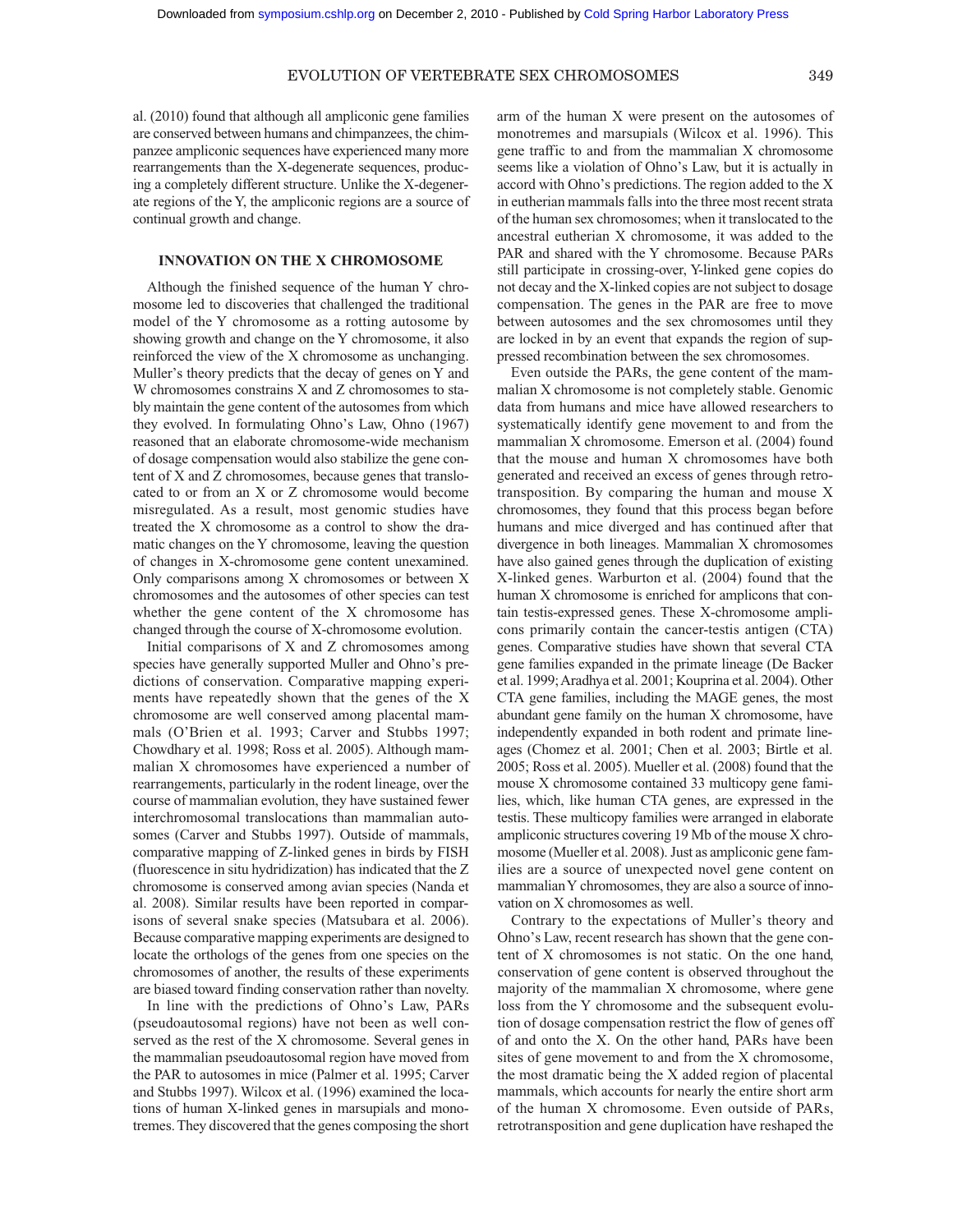gene content of mammalian X chromosomes, creating amplicons of testis-expressed genes parallel to those observed on mammalian Y chromosomes. The changes to X chromosomes are as impressive as their conservation.

### **CURRENT CHALLENGES AND FUTURE DIRECTIONS**

For nearly 100 years, the evolution of sex chromosomes has been described in the context of Muller's theory that sex chromosomes evolve from autosomes through the degeneration of the sex-specific chromosome. This hypothesis accounts for nearly all of the data that were available before the sequences of sex chromosomes were completed. However, Muller's theory does not account for the degree to which gene movement and duplication have shaped the evolution of sex chromosomes. The ampliconic sequences of the human Y chromosome are essential for male fertility and therefore for the continued survival of the Y chromosome, but they were unanticipated in Muller's theory. Amplicons on X chromosomes represent unexpected innovations in gene content on what was presumed to be an unchanging chromosome. In the same way that the development of population genetics reshaped the description of Y degeneration under Muller's theory, it is necessary to amend Muller's hypothesis in light of genomic data.

A greater understanding of the forces that generate amplicons will result from a more complete description of their function. One possibility is that the high copy number of ampliconic genes reflects selection for increased expression. Ampliconic genes might be duplicated to facilitate high levels of transcription, as has been proposed for ribosomal RNAs, transfer RNAs, and histone genes (Finnegan et al. 1978; Kedes 1979; Long and Dawid 1980). The high frequency of transcription of mouse X ampliconic genes despite the general postmeiotic silencing of single-copy genes on the X chromosome would be consistent with this hypothesis. The universal expression of ampliconic genes in the testis provides a second possible explanation: Repetitive DNA structures provide a chromatin environment that is permissive for gene expression in germ cells. As an alternative to hypotheses based on gene expression, amplicons may have a role in preserving functional gene copies in regions where crossing-over with a homologous chromosome rarely, if ever, occurs. The amplicons on the Y chromosome of primates engage in gene conversion, providing a mechanism to preserve the function of genes in the face of chromosome-wide degradation. Ideally, a unified theory would explain why amplicons are more prevalent on sex chromosomes than in the rest of the genome, but it is possible that amplicons are present on different sex chromosomes for different reasons.

Escape from postmeiotic silencing on sex chromosomes could serve as a compelling explanation for the location of amplicons in mammals, but silencing of sex chromosomes is far from universal. Unlike XY male mammals, ZW female birds do not appear to silence unpaired chromosomes during meiosis (Solari 1977). During the diplotene stage of female meiosis, the Z and W chromosomes of chickens are highly transcriptionally active, forming lampbrush chromosomes (Hutchison 1987). If ampliconic sequences exist in birds, they will require an alternative explanation.

An alternative to the avoidance of meiotic silencing is that sex-linked amplicons are the result of sexually antagonistic selection. Sexually antagonistic genes are those that produce a phenotype that benefits one sex more than the other. These traits are more likely to become fixed on sex chromosomes than on autosomes because the sex chromosomes are not evenly exposed to selection in both sexes (Rice 1984). Male-benefit genes should accumulate on Y chromosomes, and female-benefit genes should accumulate on W chromosomes. The case for X and Z chromosomes is more complex. Dominant traits that benefit the homogametic sex should accumulate because they are exposed to selection twice as often in the homogametic sex. Recessive traits that benefit the heterogametic sex should accumulate because they are always exposed to stronger selection in the heterogametic sex than in the homogametic sex, where they can be masked by other alleles. Eventually, sexually antagonistic genes are expected to evolve sex-limited expression to avoid costs to the sex where they are not beneficial (Rice 1984). As a result, one would expect to find that sex chromosomes would become enriched for genes expressed only in one sex.

Sexually antagonistic selection is an attractive explanation for the enrichment of amplicons on the sex chromosomes, but there are incongruities with the existing data. There do not appear to be any female-benefit amplicons on X chromosomes, where they might be expected to arise because the X chromosome is exposed to more frequent selection in females than in males. All known ampliconic sequences, including those on X chromosomes, are expressed in the testis. The presence of testisexpressed amplicons on X chromosomes is striking because gene duplication was classically imagined as a dominant gain-of-function mutation (Muller 1932), but the theory of sexually antagonistic selection predicts that only recessive male-benefit alleles should accumulate on X chromosomes. If sexually antagonistic selection is responsible for the generation of testis-expressed amplicons, gene duplication on the X chromosome may be preceded by the evolution of male-limited expression, so that duplications are only subjected to selection in males.

Amplicons could also be involved in intragenomic conflict through segregation distortion in the germline. Autosomal segregation distortion due to the t haplotype of chromosome 17 in mice is well known (Silver 1993). On the sex chromosomes, a segregation-distorting locus could function as a sex ratio distorter. Because most organisms are constrained to a 1:1 sex ratio, any sex ratio distorter that meets with success immediately increases the selective advantage for a second distorter to restore the sex ratio to equilibrium (Fisher 1930; Nur 1974). This could lead to an evolutionary arms race between sex chromosomes. There are indications that the mouse X and Y chromosomes are involved in segregation distortion; deletions on the long arm of the mouse Y chromosome lead to an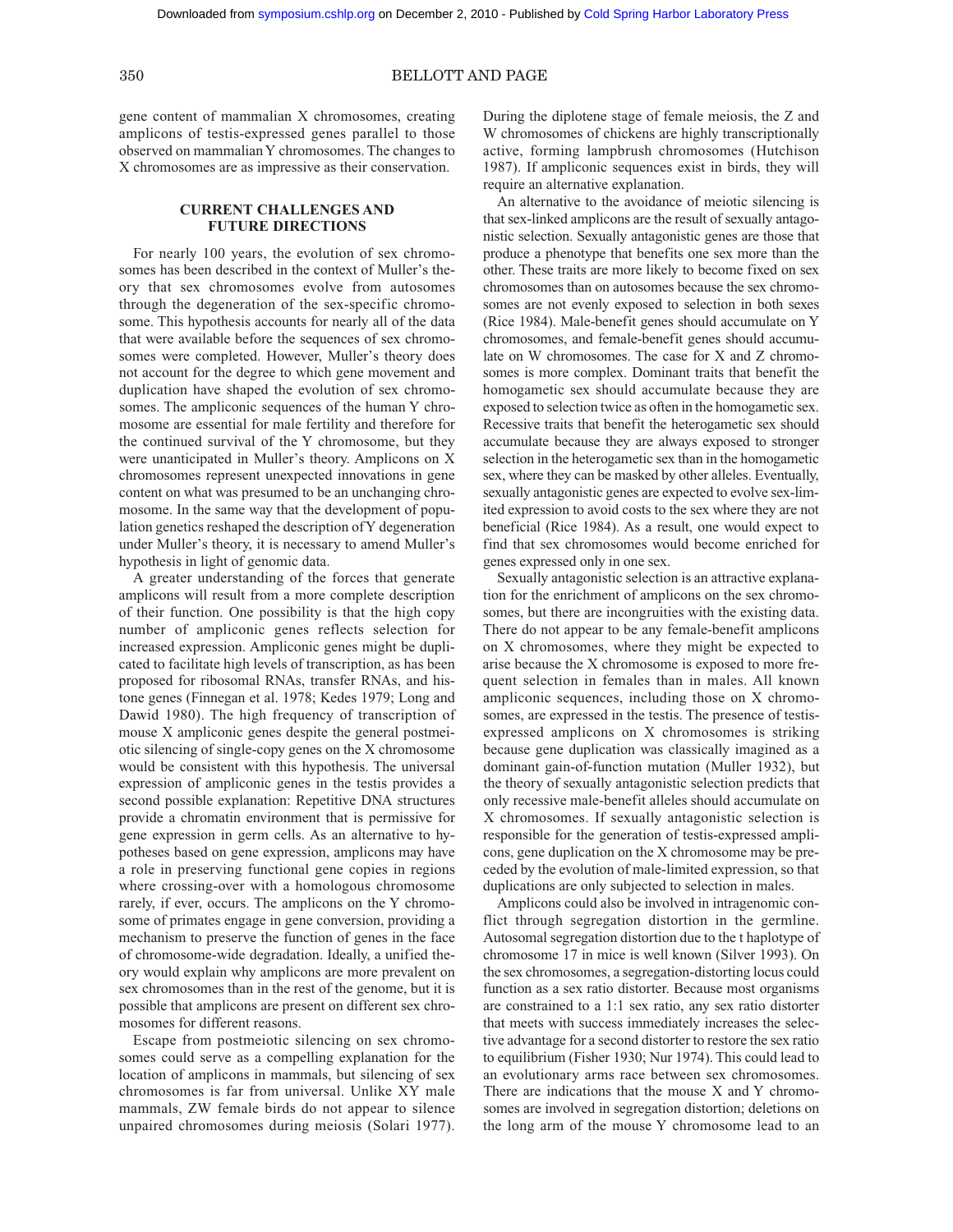excess of female offspring, suggesting that the multicopy genes on the mouse Y chromosome may suppress X-chromosome segregation distortion (Conway et al. 1994). If amplicons are primarily generated as a result of intragenomic conflict between the sex chromosomes, birds and snakes would be expected to accumulate genes that are expressed during female meiosis to influence the partition of the Z and W chromosomes between the oocyte and the first polar body (Rutkowska and Badyaev 2008).

In the past 10 years, genomic data from vertebrate sex chromosomes have allowed reconstructions of the process of sex chromosome evolution, and these reconstructions have revealed surprising exceptions to Muller's theory. We can look forward to the availability of additional sex chromosome sequences that will enable us to extend our analyses of sex chromosomes. Sequencing efforts for several mammalian Y chromosomes are under way. These will allow us to extend our comparisons of Y chromosomes from the divergence of human populations, through primate evolution, to the very base of the mammalian tree. The sequences of the chicken sex chromosomes will allow us to extend our evolutionary comparisons even further. The chicken sex chromosomes have evolved independently of mammalian sex chromosomes for more than 300 million years. As a result, the chicken sex chromosomes and the human sex chromosomes represent the outcome of two parallel experiments of nature. Reciprocal comparisons of the finished sequences of the chicken Z and human X chromosomes to the orthologous autosomal regions in the other species will enable us to trace changes that occurred on the Z and X chromosomes during the course of sex chromosome evolution. Intraspecific comparisons be tween the finished sequences of the Z and W chromosomes will reveal whether the course of W evolution has been parallel to that of the degeneration and elaboration of the human Y chromosome. The description of ampliconic sequences on the W chromosome is also likely to be revealing. There are at least two multicopy gene families on the W chromosome, but they are ubiquitously expressed and their genomic structure is unknown. W amplicons, if they exist, may show a functional coherence like that of the human Y, revealing genes that are essential for female fertility.

Additional insights on par with those obtained from the sequence of the human X and Y chromosomes can only come with additional high-quality finished sequencing efforts. Ampliconic sequences could not have been described without the BAC-based "clone-by-clone" methods used to determine the sequence of the human sex chromosomes. Shotgun sequencing technologies collapse highly identical repeats into single contigs, obscuring rather than revealing their structure and organization. This deficiency of shotgun methods only worsens with shorter read lengths. Only BAC-based sequencing provides the positional information needed to disentangle long repeats. Although these BAC-based sequencing technologies are slower and more expensive than their whole-genome shotgun counterparts, they have resulted in insights that would have been impossible to obtain in any other way and which were unanticipated by a century of theory.

#### **ACKNOWLEDGMENTS**

We thank H. Skaletsky, J. Hughes, J. Mueller, A. Larracuente, S. Soh, and K. Romer for comments on the manuscript. Our work is supported by the National Institutes of Health and the Howard Hughes Medical Institute.

#### **REFERENCES**

- Aitken RJ, Graves JAM. 2002. Human spermatozoa: The future of sex. *Nature* **415:** 963–964.
- Aradhya S, Bardaro T, Galgoczy P, Yamagata T, Esposito T, Patlan H, Ciccodicola A, Munnich A, Kenwrick S, Platzer M. 2001. Multiple pathogenic and benign genomic rearrangements occur at a 35 kb duplication involving the *NEMO* and *LAGE2* genes. *Hum Mol Genet* **10:** 2557–2567.
- Bachtrog D. 2008. The temporal dynamics of processes underlying Y chromosome degeneration. *Genetics* **179:** 1513–1525.
- Birtle Z, Goodstadt L, Ponting C. 2005. Duplication and positive selection among hominin-specific *PRAME* genes. *BMC Genomics* **6:** 120–138.
- Bridges CB. 1914. Direct proof through non-disjunction that the sex-linked genes of *Drosophila* are borne by the X-chromosome. *Science* **40:** 107–109.
- Carver EA, Stubbs L. 1997. Zooming in on the human-mouse comparative map: Genome conservation re-examined on a high-resolution scale. *Genome Res* **7:** 1123–1137.
- Charlesworth B. 1978. Model for evolution of Y chromosomes and dosage compensation. *Proc Natl Acad Sci* **75:** 5618–5622.
- Charlesworth B. 1994. The effect of background selection against deleterious mutations on weakly selected, linked variants. *Genet Res* **63:** 213–227.
- Charlesworth B, Morgan MT, Charlesworth D. 1993. The effect of deleterious mutations on neutral molecular variation. *Genetics* **134:** 1289–1303.
- Chen YT, Alpen B, Ono T, Gure AO, Scanlan MA, Biggs WH, Arden K, Nakayama E, Old LJ. 2003. Identification and characterization of mouse *SSX* genes: A multigene family on the X chromosome with restricted cancer/testis expression. *Genomics* **82:** 628–636.
- Chomez P, De Backer O, Bertrand M, De Plaen E, Boon T, Lucas S. 2001. An overview of the MAGE gene family with the identification of all human members of the family. *Cancer Res* **61:** 5544–5551.
- Chowdhary BP, Raudsepp T, Frönicke L, Scherthan H. 1998. Emerging patterns of comparative genome organization in some mammalian species as revealed by Zoo-FISH. *Genome Res* **8:** 577–589.
- Conway S, Mahadevaiah S, Darling S, Capel B, Rattigan A, Burgoyne P. 1994. *Y353/B*: A candidate multiple-copy spermiogenesis gene on the mouse Y chromosome. Mamm Genome **5:** 203–210.
- Cooke H, Brown W, Rappold G. 1985. Hypervariable telomeric sequences from the human sex chromosomes are pseudoautosomal. *Nature* **317:** 687–692.
- De Backer O, Arden KC, Boretti M, Vantomme V, De Smet C, Czekay S, Viars CS, De Plaen E, Brasseur F, Chomez P. 1999. Characterization of the *GAGE* genes that are expressed in various human cancers and in normal testis. *Cancer Res* **59:** 3157– 3165.
- Emerson JJ, Kaessmann H, Betran E, Long M. 2004. Extensive gene traffic on the mammalian X chromosome. *Science* **303:** 537–540.
- Felsenstein J. 1974. The evolutionary advantage of recombination. *Genetics* **78:** 737–756.
- Finnegan D, Rubin G, Young M, Hogness D. 1978. Repeated gene families in *Drosophila melanogaster*. *Cold Spring Harbor Symp Quant Biol* **42:** 1053–1063.
- Fisher R. 1930. *The genetical theory of natural selection*. Dover, New York.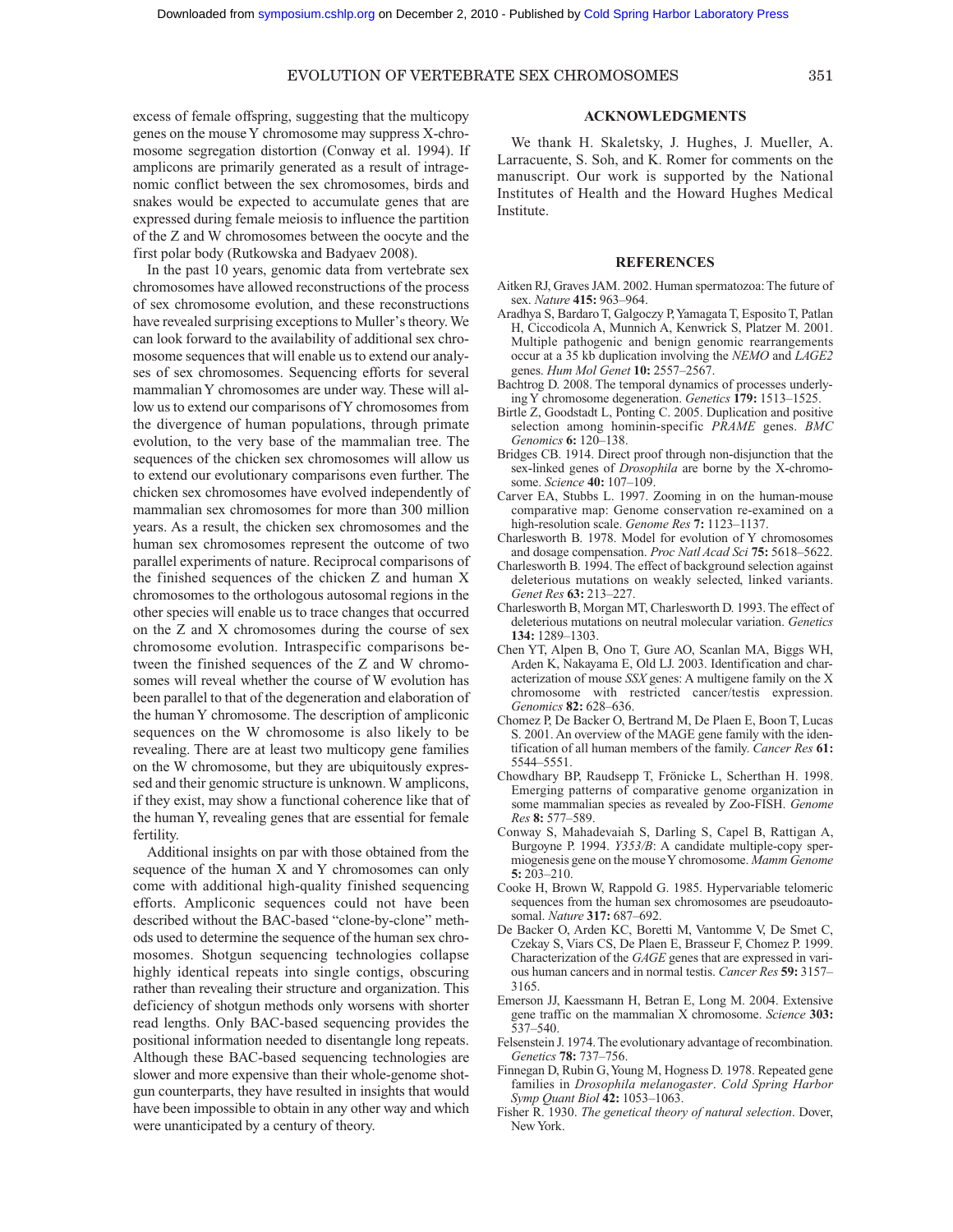Fisher R. 1935. The sheltering of lethals. *Am Nat* **69:** 446–455.

- Foote S, Vollrath D, Hilton A, Page DC. 1992. The human Y chromosome: Overlapping DNA clones spanning the euchromatic region. *Science* **258:** 60–66.
- Ford CE, Jones KW, Polani PE, De Almeida JC, Briggs JH. 1959. A sex-chromosome anomaly in a case of gonadal dysgenesis (Turner's syndrome). *Lancet* **1:** 711–713.
- Fridolfsson AK, Cheng H, Copeland NG, Jenkins NA, Liu HC, Raudsepp T, Woodage T, Chowdhary B, Halverson J, Ellegren H. 1998. Evolution of the avian sex chromosomes from an ancestral pair of autosomes. *Proc Natl Acad Sci* **95:** 8147– 8152.
- Goodfellow PJ, Darling SM, Thomas NS, Goodfellow PN. 1986. A pseudoautosomal gene in man. *Science* **234:** 740–743.
- Handley LJ, Ceplitis H, Ellegren H. 2004. Evolutionary strata on the chicken Z chromosome: Implications for sex chromosome evolution. *Genetics* **167:** 367–376.
- Hughes JF, Skaletsky H, Pyntikova T, Minx PJ, Graves T, Rozen S, Wilson RK, Page DC. 2005. Conservation of Y-linked genes during human evolution revealed by comparative sequencing in chimpanzee. *Nature* **437:** 100–103.
- Hughes JF, Skaletsky H, Pyntikova T, Graves TA, van Daalen SK, Minx PJ, Fulton RS, McGrath SD, Locke DP, Friedman C, et al. 2010. Chimpanzee and human Y chromosomes are remarkably divergent in structure and gene content. *Nature* **463:** 536–539.
- Hutchison N. 1987. Lampbrush chromosomes of the chicken, *Gallus domesticus*. *J Cell Biol* **105:** 1493–1500.
- Jacobs PA, Strong JA. 1959. A case of human intersexuality having a possible XXY sex-determining mechanism. *Nature* **183:** 302.
- Jegalian K, Page DC. 1998. A proposed path by which genes common to mammalian X and Y chromosomes evolve to become X inactivated. *Nature* **394:** 776–780.
- Kedes L. 1979. Histone genes and histone messengers. *Annu Rev Biochem* **48:** 837–870.
- Kouprina N, Mullokandov M, Rogozin IB, Collins NK, Solomon G, Otstot J, Risinger JI, Koonin EV, Barrett JC, Larionov V. 2004. The *SPANX* gene family of cancer/testis-specific antigens: Rapid evolution and amplification in African great apes and hominids. *Proc Natl Acad Sci* **101:** 3077–3082.
- Kuroda-Kawaguchi T, Skaletsky H, Brown LG, Minx PJ, Cordum HS, Waterston RH, Wilson RK, Silber S, Oates R, Rozen S, et al. 2001. The AZFc region of the Y chromosome features massive palindromes and uniform recurrent deletions in infertile men. *Nat Genet* **29:** 279–286.
- Lahn B, Page D. 1999a. Retroposition of autosomal mRNA yielded testis-specific gene family on human Y chromosome. *Nat Genet* **21:** 429–433.
- Lahn BT, Page DC. 1999b. Four evolutionary strata on the human X chromosome. *Science* **286:** 964–967.
- Long E, Dawid I. 1980. Repeated genes in eukaryotes. *Annu Rev Biochem* **49:** 727–764.
- Matsubara K, Tarui H, Toriba M, Yamada K, Nishida-Umehara C, Agata K, Matsuda Y. 2006. Evidence for different origin of sex chromosomes in snakes, birds, and mammals and step-wise differentiation of snake sex chromosomes. *Proc Natl Acad Sci* **103:** 18190–18195.
- Maynard Smith J, Haigh J. 1974. The hitchhiking effect of a favorable gene. *Genet Res* **23:** 23–35.
- McKusick VA. 1962. On the X chromosome of man. *Q Rev Biol* **37:** 69–175.
- Morgan TH. 1911a. An attempt to analyze the constitution of the chromosomes on the basis of sex-limited inheritance in *Drosophila*. *J Exp Zool* **11:** 365–414.
- Morgan TH. 1911b. The application of the conception of pure lines to sex-limited inheritance and to sexual dimorphism. *Am Nat* **45:** 65–78.
- Mueller JL, Mahadevaiah SK, Park PJ, Warburton PE, Page DC, Turner JM. 2008. The mouse X chromosome is enriched for multicopy testis genes showing postmeiotic expression. *Nat Genet* **40:** 794–799.
- Muller HJ. 1914. A gene for the fourth chromosome of *Drosophila*. *J Exp Zool* **17:** 325–336.
- Muller HJ. 1918. Genetic variability, twin hybrids and constant hybrids, in a case of balanced lethal factors. *Genetics* **3:** 422– 499.
- Muller HJ. 1932. Further studies on the nature and causes of gene mutations. In *Proceedings of the 6th International Congress of Genetics,* pp. 213–255.
- Muller HJ. 1964. The relation of recombination to mutational advance. *Mutat Res* **106:** 2–9.
- Nanda I, Schlegelmilch K, Haaf T, Schartl M, Schmid M. 2008. Synteny conservation of the Z chromosome in 14 avian species (11 families) supports a role for Z dosage in avian sex determination. *Cytogenet Genome Res* **122:** 150–156.
- Nur U. 1974. The expected changes in the frequency of alleles affecting the sex ratio. *Theor Popul Biol* **5:** 143–147.
- O'Brien SJ, Womack JE, Lyons LA, Moore KJ, Jenkins NA, Copeland NG. 1993. Anchored reference loci for comparative genome mapping in mammals. *Nat Genet* **3:** 103–112.
- Ohno S. 1967. *Sex chromosomes and sex-linked genes*. Springer-Verlag, New York.
- Palmer S, Perry J, Ashworth A. 1995. A contravention of Ohno's law in mice. *Nat Genet* **10:** 472–476.
- Rasmussen SW, Holm PB. 1978. Human meiosis. II. Chromosome pairing and recombination nodules in human spermatocytes. *Carlsberg Res Commun* **43:** 275–327.
- Repping S, Skaletsky H, Lange J, Silber S, Van Der Veen F, Oates RD, Page DC, Rozen S. 2002. Recombination between palindromes P5 and P1 on the human Y chromosome causes massive deletions and spermatogenic failure. *Am J Hum Genet* **71:** 906–922.
- Repping S, Skaletsky H, Brown L, van Daalen SK, Korver CM, Pyntikova T, Kuroda-Kawaguchi T, de Vries JW, Oates RD, Silber S, et al. 2003. Polymorphism for a 1.6-Mb deletion of the human Y chromosome persists through balance between recurrent mutation and haploid selection. *Nat Genet* **35:** 247–251.
- Repping S, van Daalen SK, Brown LG, Korver CM, Lange J, Marszalek JD, Pyntikova T, van der Veen F, Skaletsky H, Page DC, et al. 2006. High mutation rates have driven extensive structural polymorphism among human Y chromosomes. *Nat Genet* **38:** 463–467.
- Rice WR. 1984. Sex chromosomes and the evolution of sexual dimorphism. *Evolution* **38:** 735–742.
- Rice WR. 1987. Genetic hitchhiking and the evolution of reduced genetic activity of the Y sex chromosome. *Genetics* **116:** 161– 167.
- Ross MT, Grafham DV, Coffey AJ, Scherer S, McLay K, Muzny D, Platzer M, Howell GR, Burrows C, Bird CP, et al. 2005. The DNA sequence of the human X chromosome. *Nature* **434:** 325–337.
- Rozen S, Skaletsky H, Marszalek JD, Minx PJ, Cordum HS, Waterston RH, Wilson RK, Page DC. 2003. Abundant gene conversion between arms of palindromes in human and ape Y chromosomes. *Nature* **423:** 873–876.
- Rozen S, Marszalek JD, Alagappan RK, Skaletsky H, Page DC. 2009. Remarkably little variation in proteins encoded by the Y chromosome's single-copy genes, implying effective purifying selection. *Am J Hum Genet* **85:** 923–928.
- Rutkowska J, Badyaev A. 2008. Meiotic drive and sex determination: Molecular and cytological mechanisms of sex ratio adjustment in birds. *Philos Trans R Soc Lond B Biol Sci* **363:** 1675– 1686.
- Saxena R, Brown LG, Hawkins T, Alagappan RK, Skaletsky H, Reeve MP, Reijo R, Rozen S, Dinulos MB, Disteche CM, et al. 1996. The *DAZ* gene cluster on the human Y chromosome arose from an autosomal gene that was transposed, repeatedly amplified and pruned. *Nat Genet* **14:** 292–299.
- Silver LM. 1993. The peculiar journey of a selfish chromosome: Mouse t haplotypes and meiotic drive. *Trends Genet* **9:** 250– 254.
- Simmler M, Rouyer F, Vergnaud G, Nyström-Lahti M, Ngo K, de La Chapelle A, Weissenbach J. 1985. Pseudoautosomal DNA sequences in the pairing region of the human sex chromosomes. *Nature* **317:** 692–697.
- Skaletsky H, Kuroda-Kawaguchi T, Minx PJ, Cordum HS, Hillier